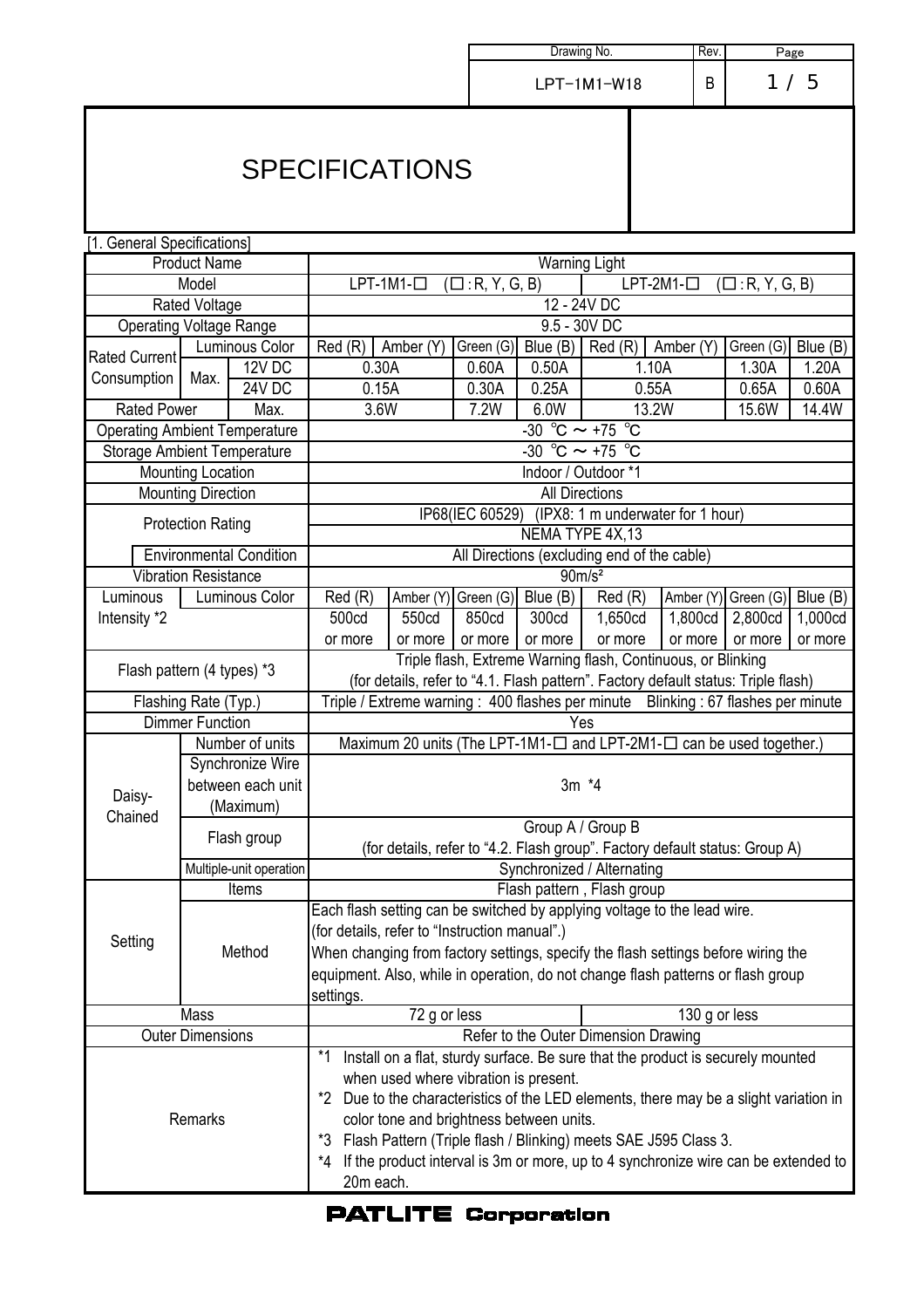| Drawing No.   | Kev. | Page              |
|---------------|------|-------------------|
| $LPT-1M1-W18$ |      | $\mathbf{2}$<br>5 |



## **PATLITE Corporation**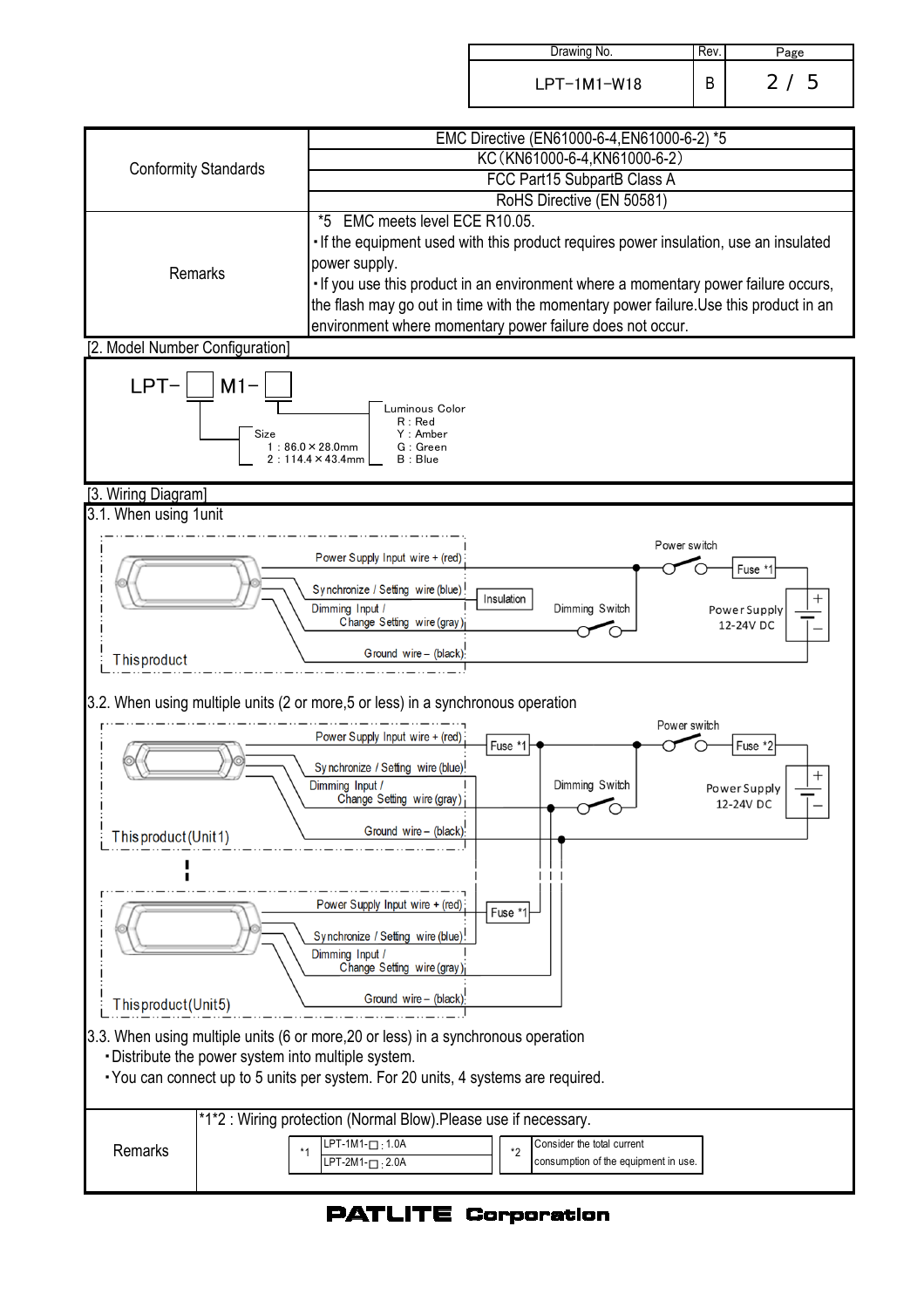| Drawing No.   | Rev. |                    |
|---------------|------|--------------------|
| $LPT-1M1-W18$ |      | 5<br>$\mathcal{B}$ |

## [4. Flash Specifications]

| 4.1. Flash pattern               |                                              |
|----------------------------------|----------------------------------------------|
| Triple flash<br>[SAE]<br>$*1*2$  | 1cycle<br>Light on                           |
|                                  | Dim.<br>Light off                            |
| Extreme<br>Warning<br>flash      | 1cycle<br>∈<br>Light on<br>Dim.<br>Light off |
| Continuous                       | Light on<br>Dim.<br>Light off                |
| Blinking<br>[SAE]<br>$^{\star}2$ | 1cycle<br>Light on<br>Dim.<br>Light off      |
| 4.2. Flash group *3              |                                              |

| Group A<br>$*1$ | Flash                                                                                      | Flash |       |  |  |  |  |
|-----------------|--------------------------------------------------------------------------------------------|-------|-------|--|--|--|--|
|                 | 1 cycle                                                                                    |       |       |  |  |  |  |
| Group B         | Flash                                                                                      |       | Flash |  |  |  |  |
|                 | half cycle<br>1 cycle                                                                      |       |       |  |  |  |  |
|                 |                                                                                            |       |       |  |  |  |  |
| Remarks         | *1: Factory default status<br>*2: Meets level SAE J595 Class3.<br>*3: Exluding Continuous. |       |       |  |  |  |  |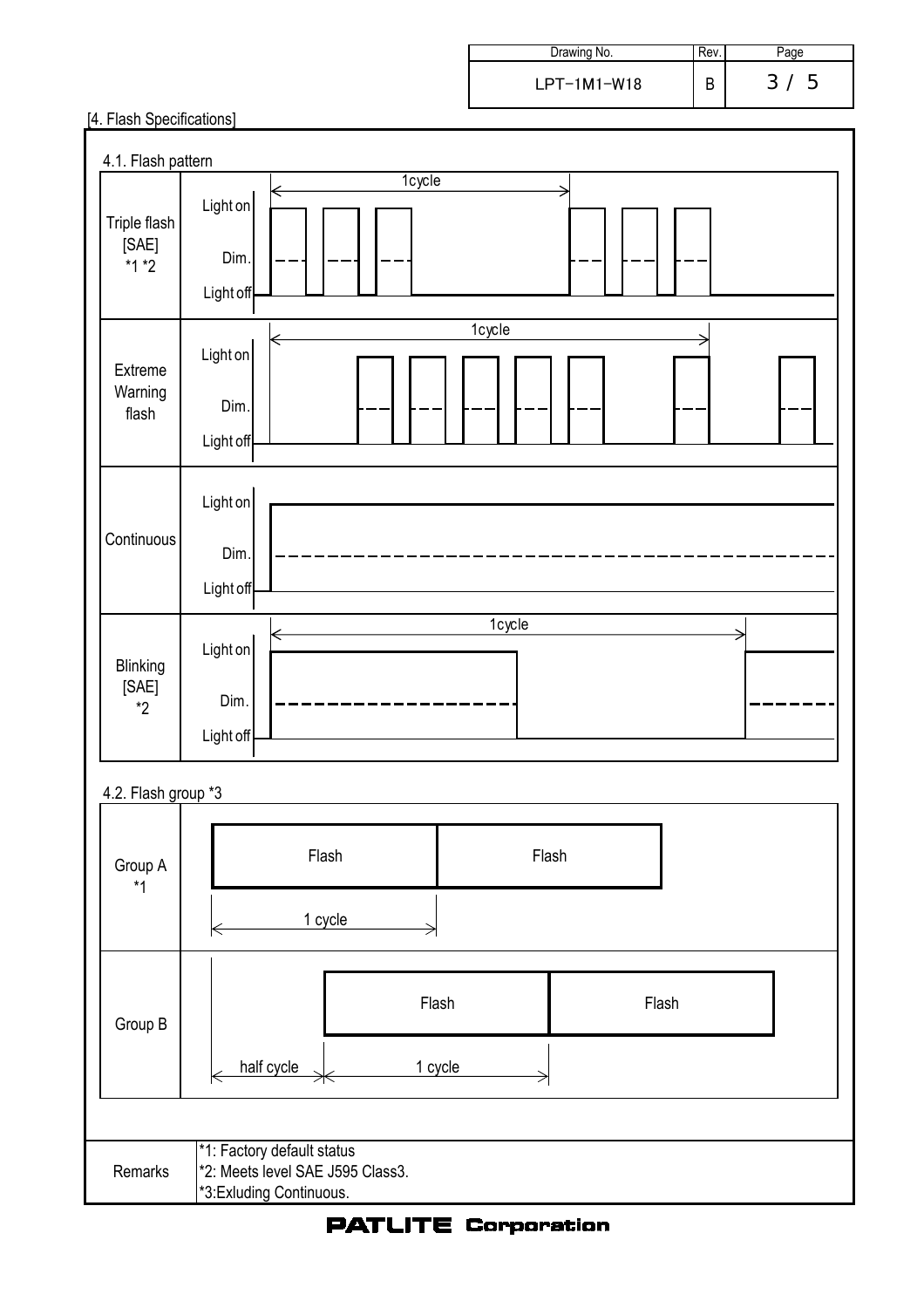